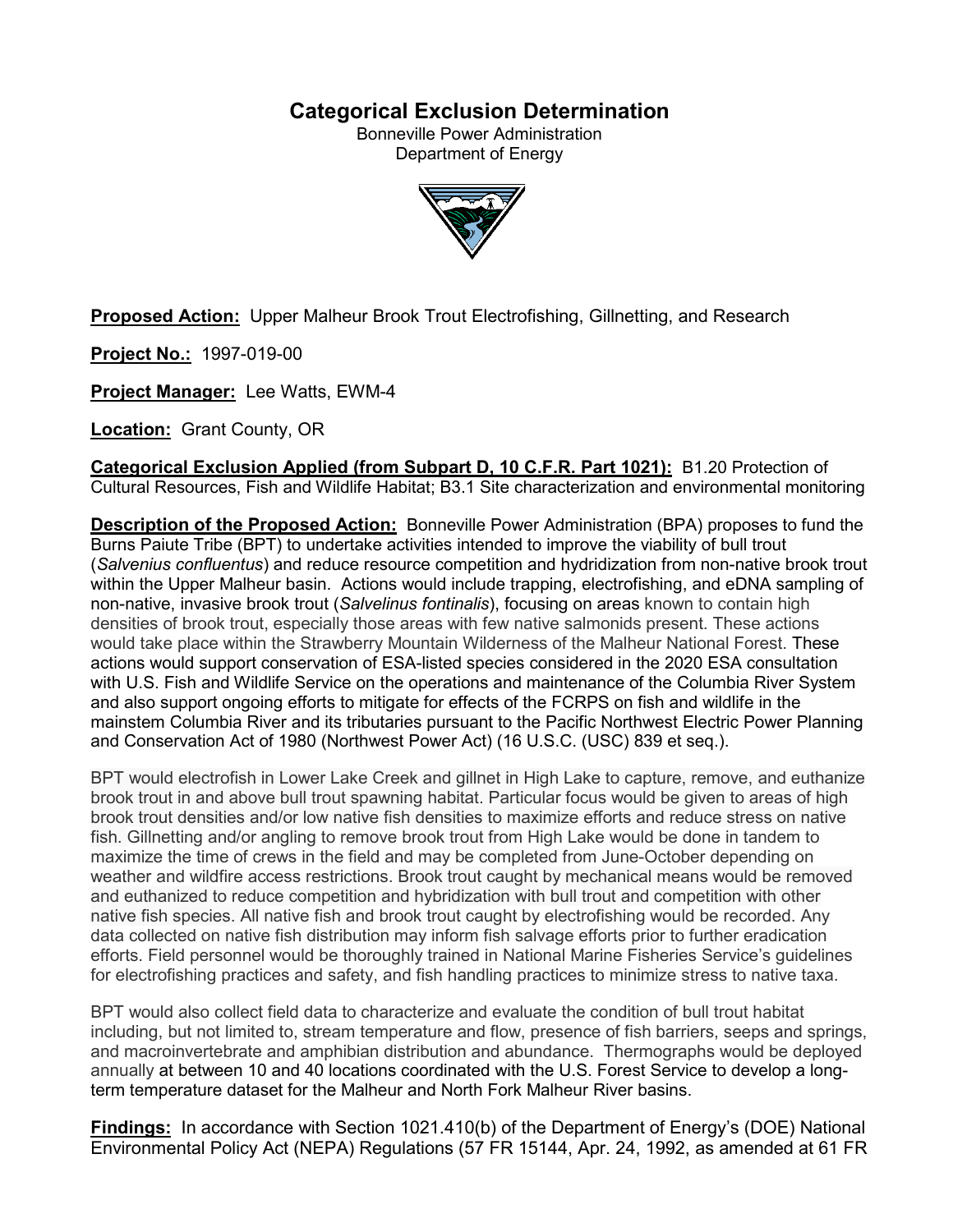36221-36243, Jul. 9, 1996; 61 FR 64608, Dec. 6, 1996, 76 FR 63764, Nov. 14, 2011), BPA has determined that the proposed action:

- 1) fits within a class of actions listed in Appendix B of 10 CFR 1021, Subpart D (see attached Environmental Checklist);
- 2) does not present any extraordinary circumstances that may affect the significance of the environmental effects of the proposal; and
- 3) has not been segmented to meet the definition of a categorical exclusion.

Based on these determinations, BPA finds that the proposed action is categorically excluded from further NEPA review.

*/s/ Carolyn A. Sharp* Carolyn A. Sharp Environmental Protection Specialist

Concur:

*/s/ Sarah T. Biegel January 20, 2022* Sarah T. Biegel Date NEPA Compliance Officer

Attachment(s): Environmental Checklist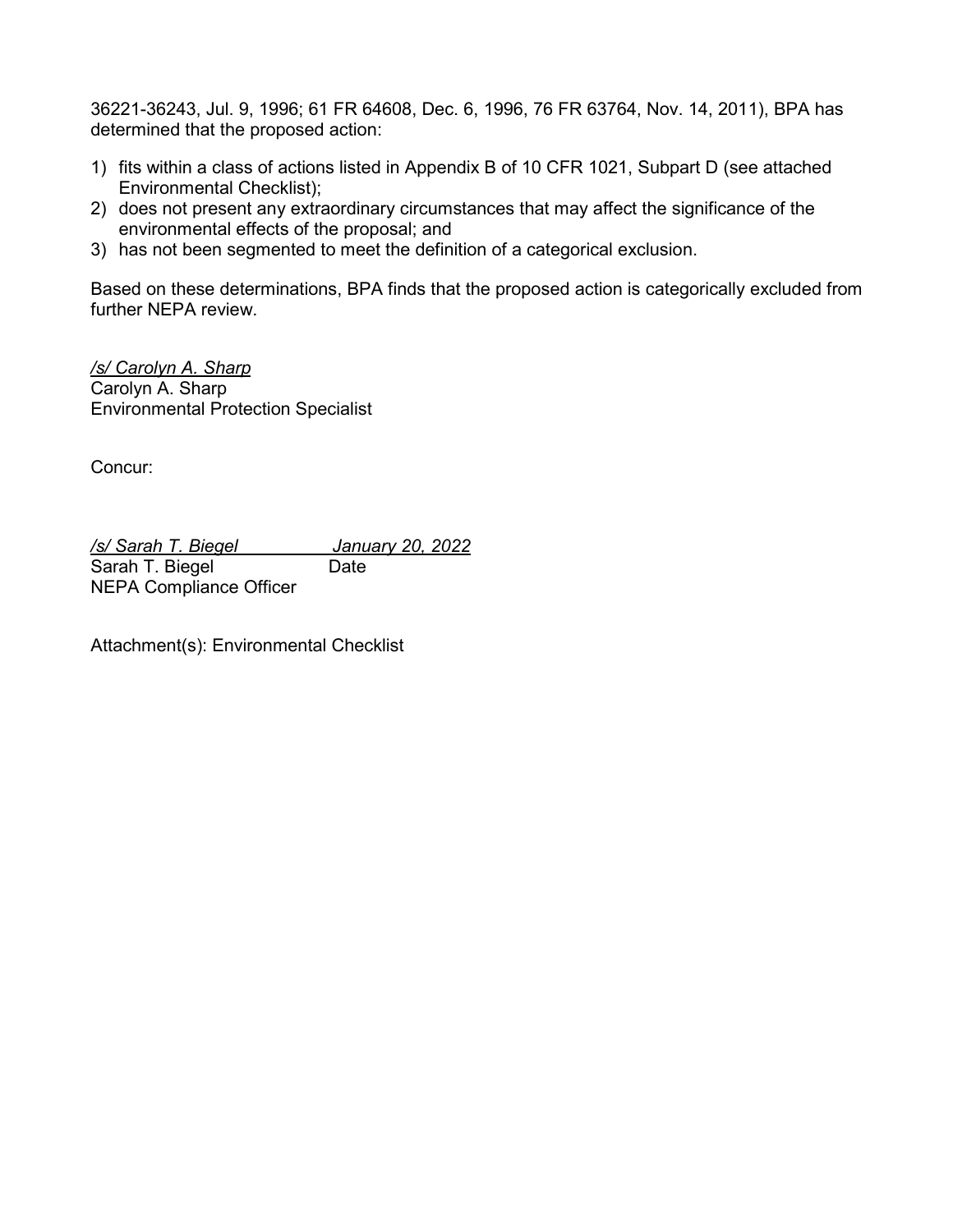# **Categorical Exclusion Environmental Checklist**

This checklist documents environmental considerations for the proposed project and explains why the project would not have the potential to cause significant impacts on environmentally sensitive resources and would meet other integral elements of the applied categorical exclusion.

# **Proposed Action:** Upper Malheur Brook Trout Electrofishing, Gillnetting, and Research

# **Project Site Description**

Brook trout removal activities would take place in the Lake Creek watershed. High Lake is a shallow, 5.8-acre lake located in the Strawberry Mountain Wilderness in the Malheur National Forest at an elevation of 7,500 feet. Except for a spring that delivers a small amount of perennial water, all stream flow into High Lake is ephemeral. An outlet at the south end of the lake flows year-round; however, flow is low during summer months. The breeding population of brook trout in High Lake is a recognized source for downstream recruitment to brook trout populations found in the bull trout habitat in the middle reaches of Lake Creek.

Lake Creek, High Lake's outflow, flows approximately 12.5 miles from High Lake to its confluence with Big Creek where the two form the Upper Malheur River. Much of the stream section upstream of the falls is characterized by channel widths of 1-2 m and moderate gradients (2-5%) with intermittent steep reaches (15-20%).

# **Evaluation of Potential Impacts to Environmental Resources**

## **1. Historic and Cultural Resources**

Potential for Significance: No

Explanation: This project does not involve ground disturbance of any kind. There is no potential to affect cultural resources.

#### **2. Geology and Soils**

Potential for Significance: No

Explanation: There is no ground disturbance associated with these actions, and therefore, no potential to affect geology and soils.

## **3. Plants (including Federal/state special-status species and habitats)**

Potential for Significance: No

Explanation: The proposed action does not include any vegetation management, ground disturbance, or actions that would impact vegetation. Therefore, there is no potential to affect plant communities.

#### **4. Wildlife (including Federal/state special-status species and habitats)**

Potential for Significance: No

Explanation: There would be temporary disturbance and displacement of wildlife in the immediate area of the proposed actions due to noise and human presence. However, the actions are short-term (hours/days) and habitat would not be altered (no ground or vegetation disturbance). There would be no long-term effect on wildlife or their habitat. No ESA-listed or Forest Service special-status wildlife species are present in the project areas.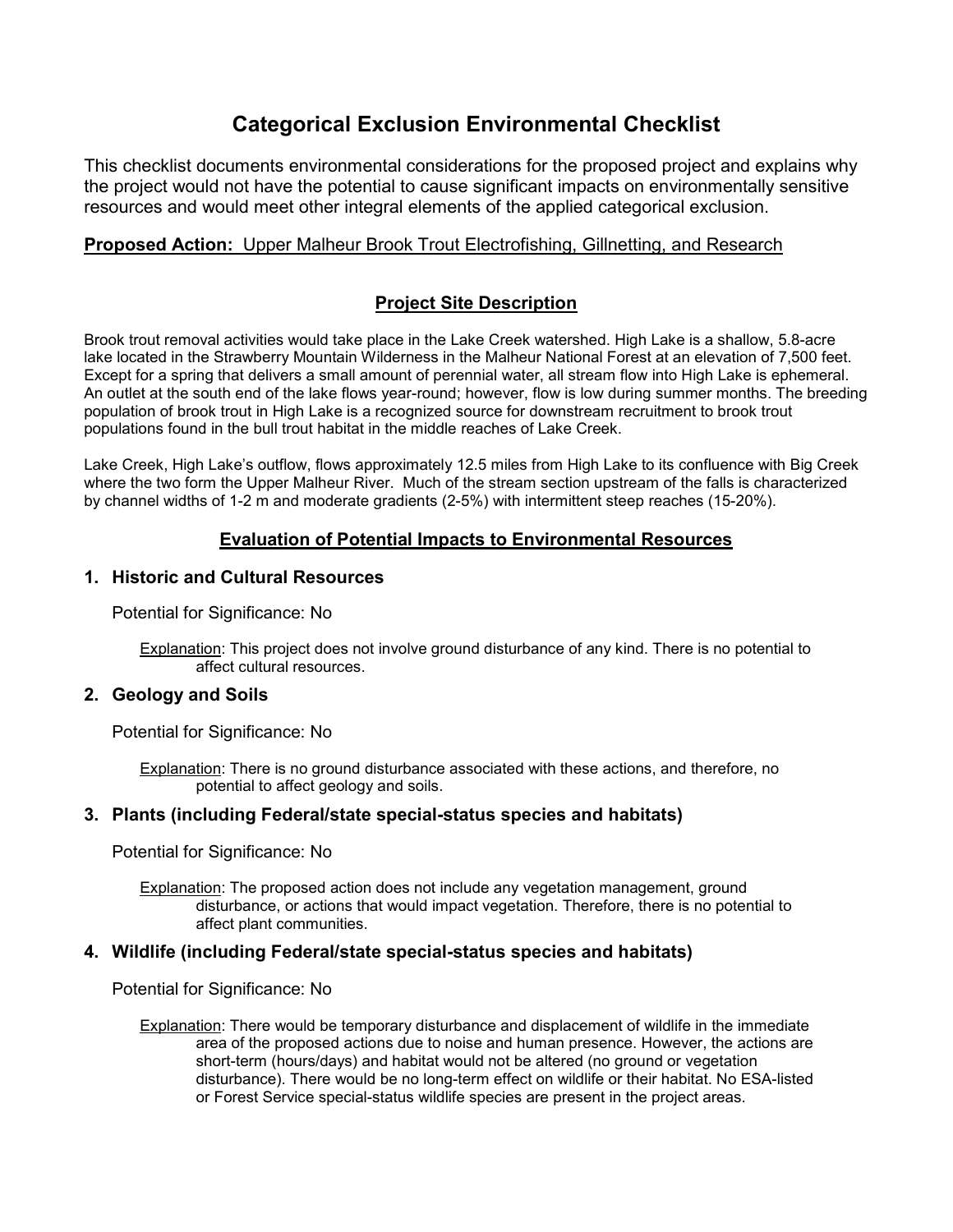## **5. Water Bodies, Floodplains, and Fish (including Federal/state special-status species, ESUs, and habitats)**

Potential for Significance: No with Conditions

Explanation: Native fish would be trapped and handled, and some would be measured, adipose finclipped, or pit-tagged. Non-native fish (brook trout) would be intentionally removed. Nontarget, native fish captured during any of these actions would be immediately released to maximize survival.

ESA-listed bull trout are present in the Upper Malheur watershed (though not in High Lake or above Lake Creek Falls), and may be present in the creeks proposed for electrofishing, trapping, or gillnetting. Electrofishing in occupied bull trout habitat would only occur between June 15 and August 15 to remain in compliance with state and Federal take permits and to avoid disturbance to redband/bull trout spawning. All project locations are above the reach of anadromous salmonids.

Notes:

• BPT would conduct project activities in accordance with a Section 10 recovery permit (Permit Number ES844503 (PER0011444), expiration March 14, 2026). Authorized activities include survey, capture, handling, biosampling, PIT tagging, release, and salvage of bull trout within the Upper Malheur River and North Fork Malheur River basins.

#### **6. Wetlands**

Potential for Significance: No

Explanation: The project would not take place within or around wetlands, and therefore, no potential to affect wetlands.

#### **7. Groundwater and Aquifers**

Potential for Significance: No

Explanation: No groundwater withdrawal would occur, and no discharge of pollutants. There would be no effect on groundwater or aquifers.

#### **8. Land Use and Specially-Designated Areas**

Potential for Significance: No

Explanation: Project activities would occur within the Strawberry Mountain Wilderness in the Malheur National Forest. There would be no changes to land use or impacts to speciallydesignated areas, and no potential to affect land use or specially-designated areas. Nonnative fish removal is an activity that is allowed within Wilderness.

#### **9. Visual Quality**

Potential for Significance: No

Explanation: Occupancy of the site by trucks and people may temporarily intrude on what would otherwise be a natural landscape. Effect would be for hours or days only. There would be no change to the vegetation or landform, and no erection of new structures and thus, no change to visual quality.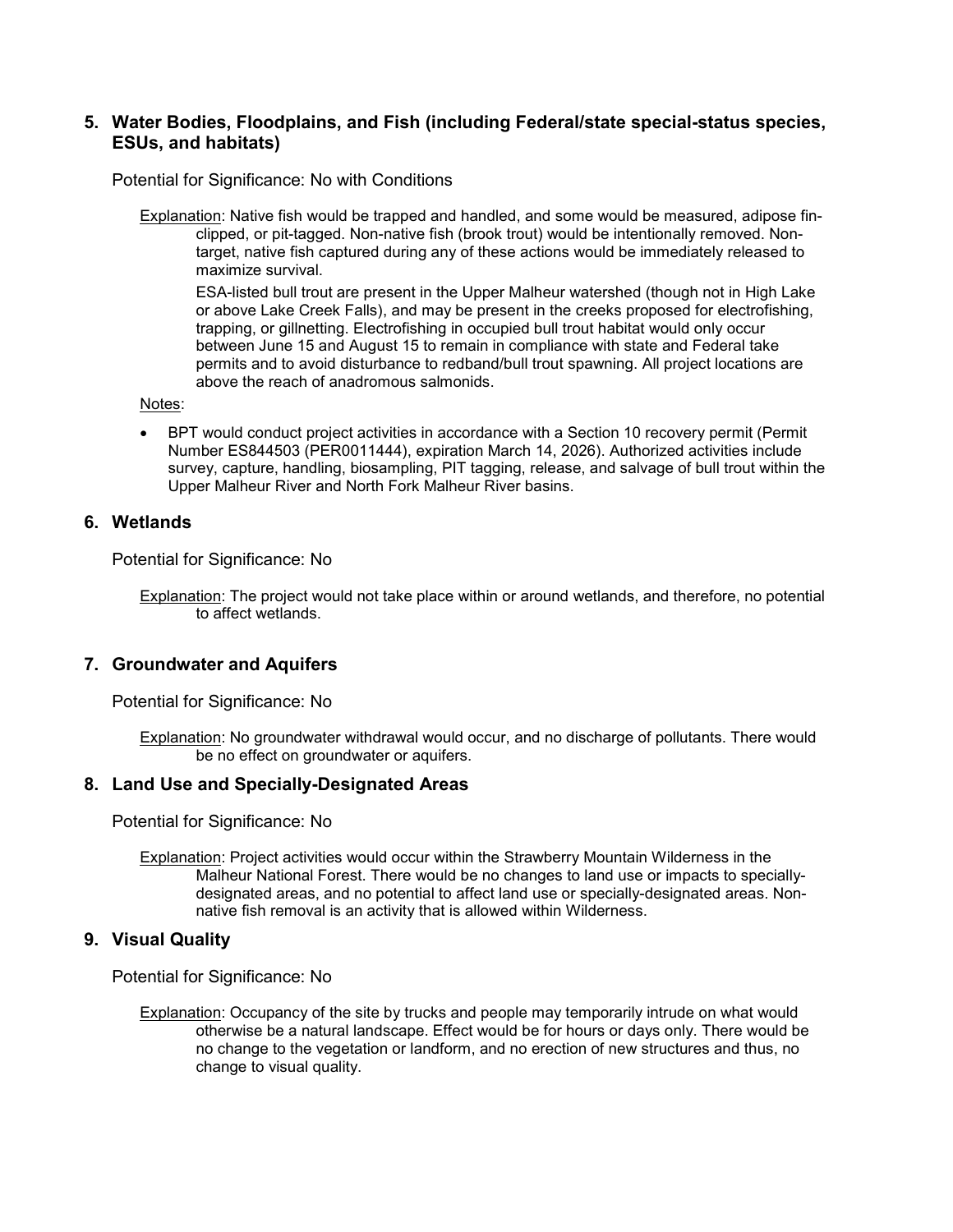### **10. Air Quality**

Potential for Significance: No

Explanation: There would be minor and temporary generation of emissions associated with motor boat use and vehicular traffic to the action locations.

### **11. Noise**

Potential for Significance: No

Explanation: Minor and temporary intermittent noise would occur during removal actions which would be during daylight hours only. Noise type and level would be consistent with the surrounding setting.

#### **12. Human Health and Safety**

Potential for Significance: No

Explanation: All proposed actions involve working in and around water, which poses some risk to human health and safety. But all actions are standard and customary fisheries management activities that would follow accepted practices that ensure safe working conditions and would mitigate for the risks inherent in outdoor work and work on the water (gloves and boots in the woods, protective gear when electrofishing, life-jackets when boating, etc.).

## **Evaluation of Other Integral Elements**

The proposed project would also meet conditions that are integral elements of the categorical exclusion. The project would not:

**Threaten a violation of applicable statutory, regulatory, or permit requirements for environment, safety, and health, or similar requirements of DOE or Executive Orders.**

Explanation: N/A

**Require siting and construction or major expansion of waste storage, disposal, recovery, or treatment facilities (including incinerators) that are not otherwise categorically excluded.**

Explanation: N/A

**Disturb hazardous substances, pollutants, contaminants, or CERCLA excluded petroleum and natural gas products that preexist in the environment such that there would be uncontrolled or unpermitted releases.**

Explanation: N/A

**Involve genetically engineered organisms, synthetic biology, governmentally designated noxious weeds, or invasive species, unless the proposed activity would be contained or confined in a manner designed and operated to prevent**